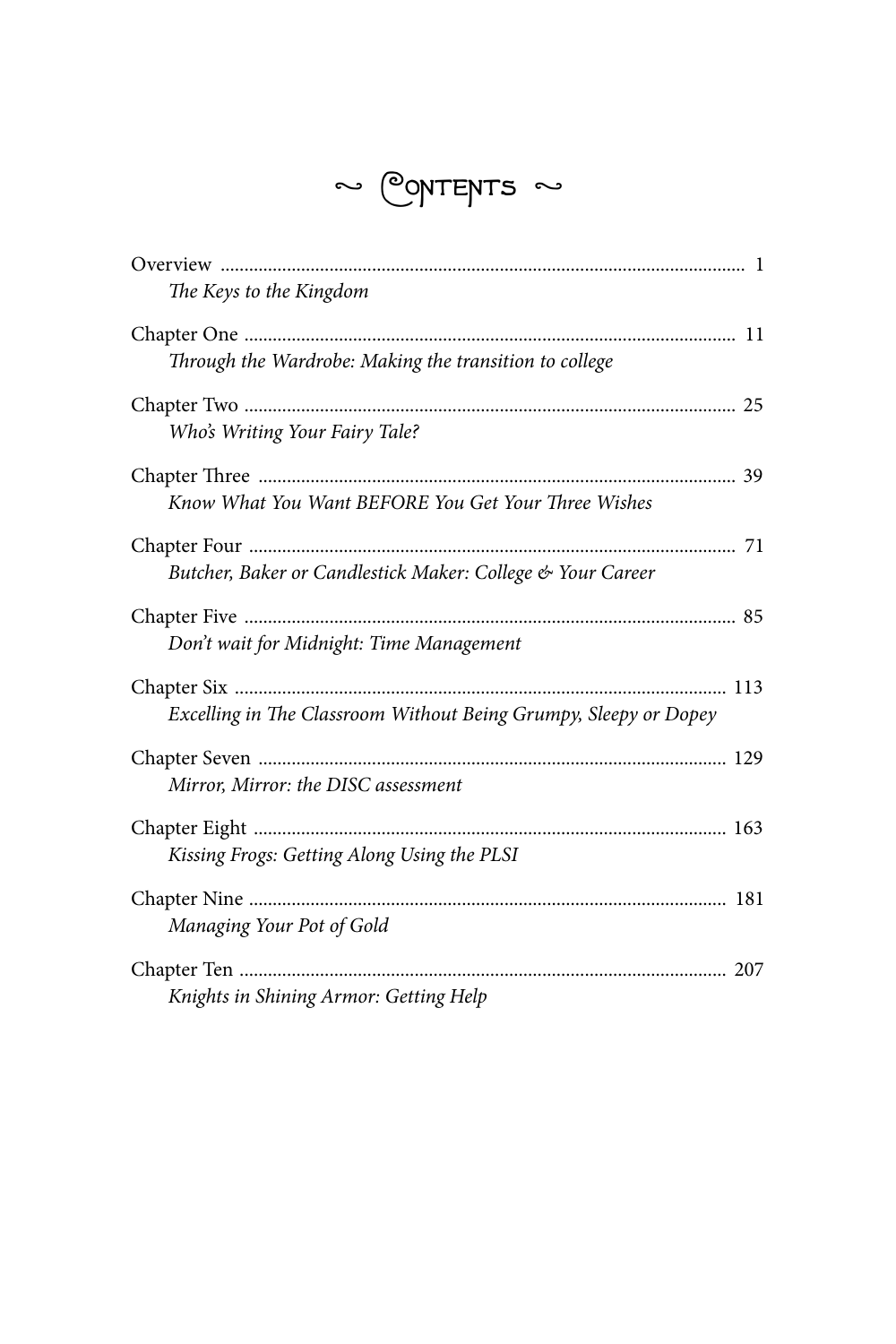

Let's start with the title of this book - How to Graduate from College the Easy Way … and Other Popular Fairy Tales. What do we mean *"other popular fairy tales?"* Basically, we are talking about the fact that a lot of books you see for first year college students want to make it seem like all you have to do is learn some simple tricks and you'll breeze through to that degree. And, well, there ARE some simple tricks that will make your academic life easier. But here's the thing. Tricks aren't the answer. They just aren't enough to carry you through to the end. College is an incredible time of change and growth and that's hard stuff. Students need to have strength, motivation, support, goals and the knowledge of how to make all these things work together. Then, they

> Overview The Keys to the Kingdom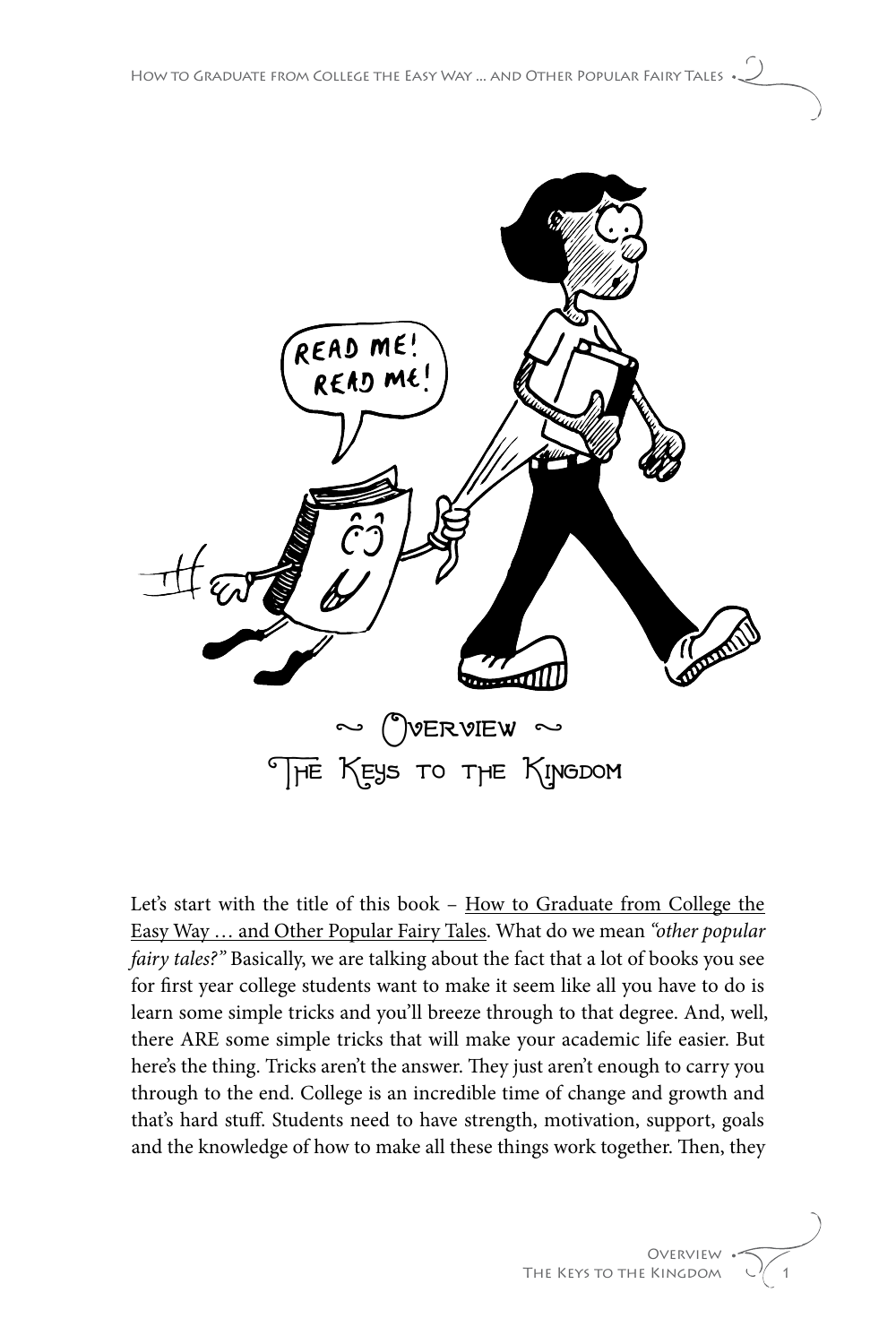need to practice these skills until they are second nature. That's why we've written this book and created the companion website, Campus ToolKit.

Campus ToolKit is your own personal kit full of tools to help you succeed in college (so it's *not* just a clever name.) This book is so packed full of information that we had to put some of it online. For example, there are ten chapters on improving your study skills. Amazing. But the most amazing part of this book is **you**. Because this book is based on you, personally.

Now, how can we do that? It's a book, after all. So how can we know about you, personally? Well, this brings us back to that tool kit and the tools contained therein. Since there is only one **you** in this world, our job is to help you learn all about who you are, what makes you tick, and how you can make the most of your unique set of skills and talents.

The idea behind this book came when we were writing our online knowledge modules for students (more on those later). We realized that there wasn't just *one solution* for success in college because, hey! We're all different. There isn't just *one* solution to procrastination, or time management, or more effective studying, or meeting new people. What works for your older brother or your next-door neighbor might not work for you at all. Likewise, if you're a supersuccessful student, you could explain your methods until you're blue in the face to your friends and it doesn't mean it will work for them. Because people are different.

This isn't just a book about study methods, either, because college isn't just about studying! Don't get us wrong; studying and getting the best grades possible is job number one in college. Good grades and staying on top of studies is your foundation in college. Without that strong foundation, everything else tends to go downhill in a hurry, including your social life. However, whether you're attending straight from high school or are a returning student of any age, you'll probably make interesting new friends in college. College is an opportunity to meet other people and learn about yourself in the process.

Money is another biggie. For most people, having enough money in college is a perpetual struggle. If you're a returning student, you might have had to cut back on hours at work to accommodate your new course schedule. If you're a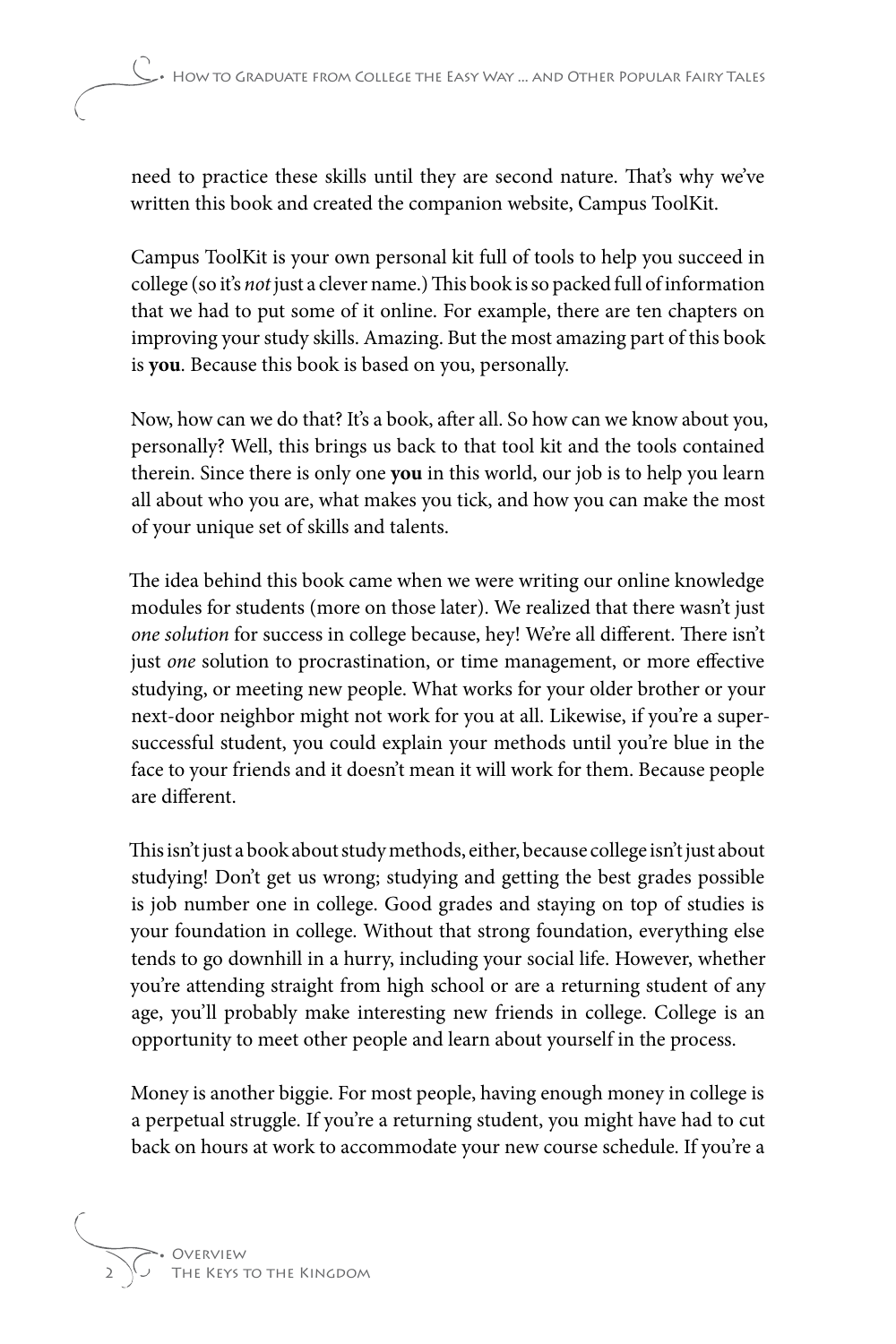student in your first year or so out of high school, you'll most likely be as broke as can be—it's just the way things are. If you're fortunate enough to be… well, *not* broke during college, this system will give you valuable information about how to make your money go further, and how to start growing a financial empire now. At the very least you will gain an insightful understanding of the plight of those around you. It isn't personal. They really *can't afford to* go to the movies Saturday night!

So what is Campus ToolKit? Well, as soon as we realized that people were different, and that one solution wasn't going to work for everybody, we began the search for tools that would help you understand exactly who you are, and what your distinct personality type is. We knew that when we found the right ones, we could give you a tool kit without limits. We want to give you a mirror into your own mind, and helpful suggestions to get through college in the easiest way possible… *your way*!

## **So what's in this thing?**

Campus ToolKit is a personalized system made of two components: this book, and online information and tools. The book contains practical information for college success, and leads you through all of the online tools. Your online space is where you will discover information about yourself by taking special assessments and quizzes. Your Campus ToolKit online system is also full of practical features to help you every day in college.

Everything in Campus Toolkit is designed to help you cope, and come out ahead in college. Upon entering the online system with the enrollment key found at the back of this book, you'll see a very simple page with shortcuts to tools, assessments, knowledge modules and some other helpful tools. The rest of this overview chapter gives you a quick tour of everything that is contained in your new Campus ToolKit system.

## **Knowledge Modules** *(Start here.)*

We've already mentioned our online knowledge modules – and these are a great place to start if there's something you need to know. These aren't dry, boring, textbook-type blocks of information, but real life help with the challenges that college students face.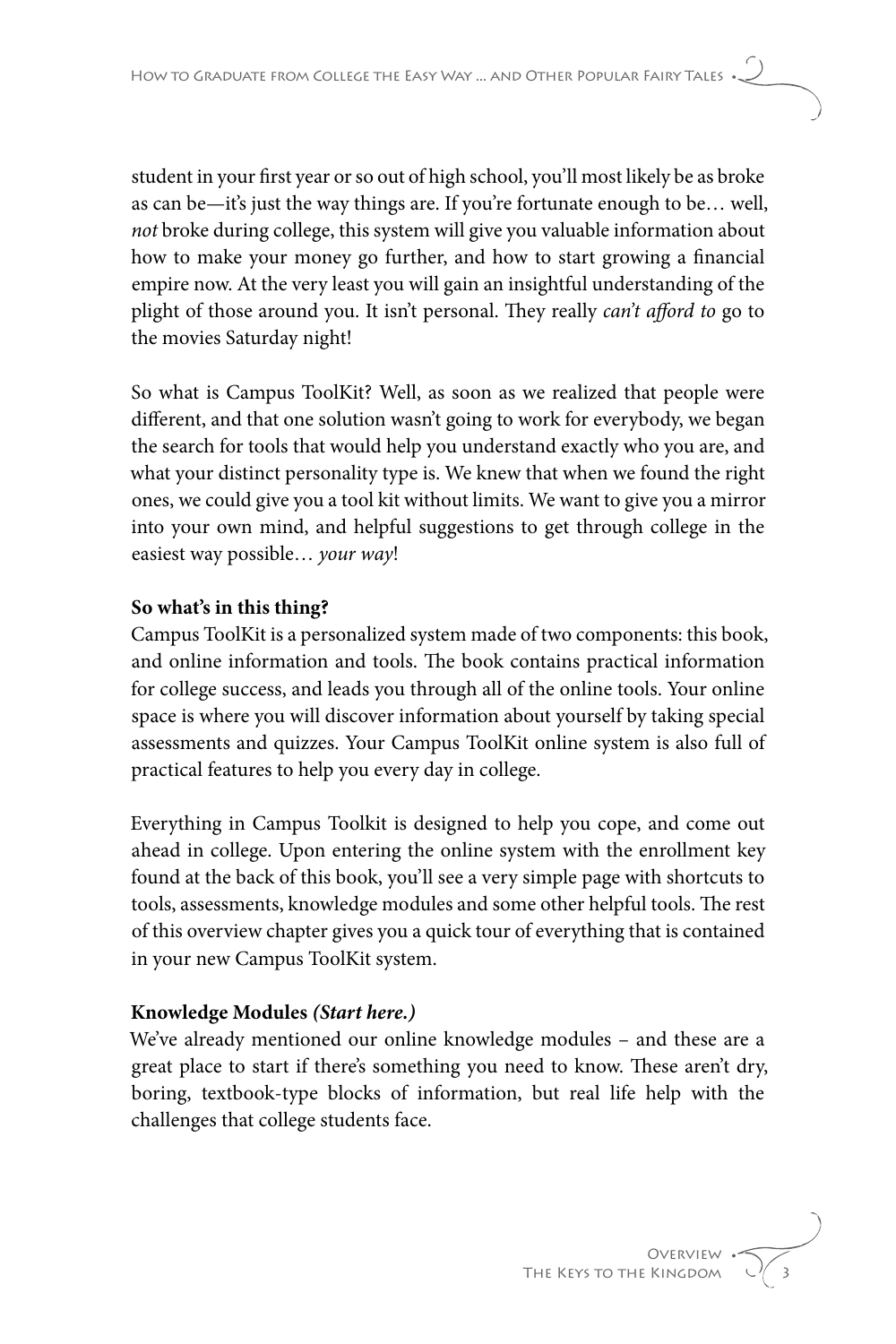#### Things like:

- $\sim$  Comprehensive test-taking help and tips
- $\sim$  Secrets to studying smart and saving time
- $\sim$  Concentration busters and how to avoid them
- $\sim$  Shortcuts to better memorization and information retention
- $\sim$  Solid techniques for avoiding procrastination
- ~ Overcoming Anxiety
- ~ Goal setting for students
- $\sim$  Help with time management
- ~ Money management (Yes, even for the extremely financially challenged)…

… and a lot more.

#### **Campus ToolKit System Orientation**

First up under Knowledge Modules is the system orientation. This takes you on a tour of Campus ToolKit and explains how the whole thing works. Give it a try now if you want to, or, read on.

#### **Assessments**

Assessments are the heart of Campus ToolKit. This is how we are able to base our advice on your individual personality type. Even though we have varying shades of personality traits, we all have a base personality type, and natural tendencies. However, it can sometimes be difficult to figure out what type you are!

Here are some examples:

Brianna loves to stay up talking animatedly until all hours of the night with her friends, but when it comes to a classroom situation, she is usually quiet and reserved. She loves spending time with her family and her existing friends, but doesn't really find it so easy to make new friends.

 At home, John is all business. He has studying to do, chores to complete, and doesn't have a lot of time (or the interest) to sit around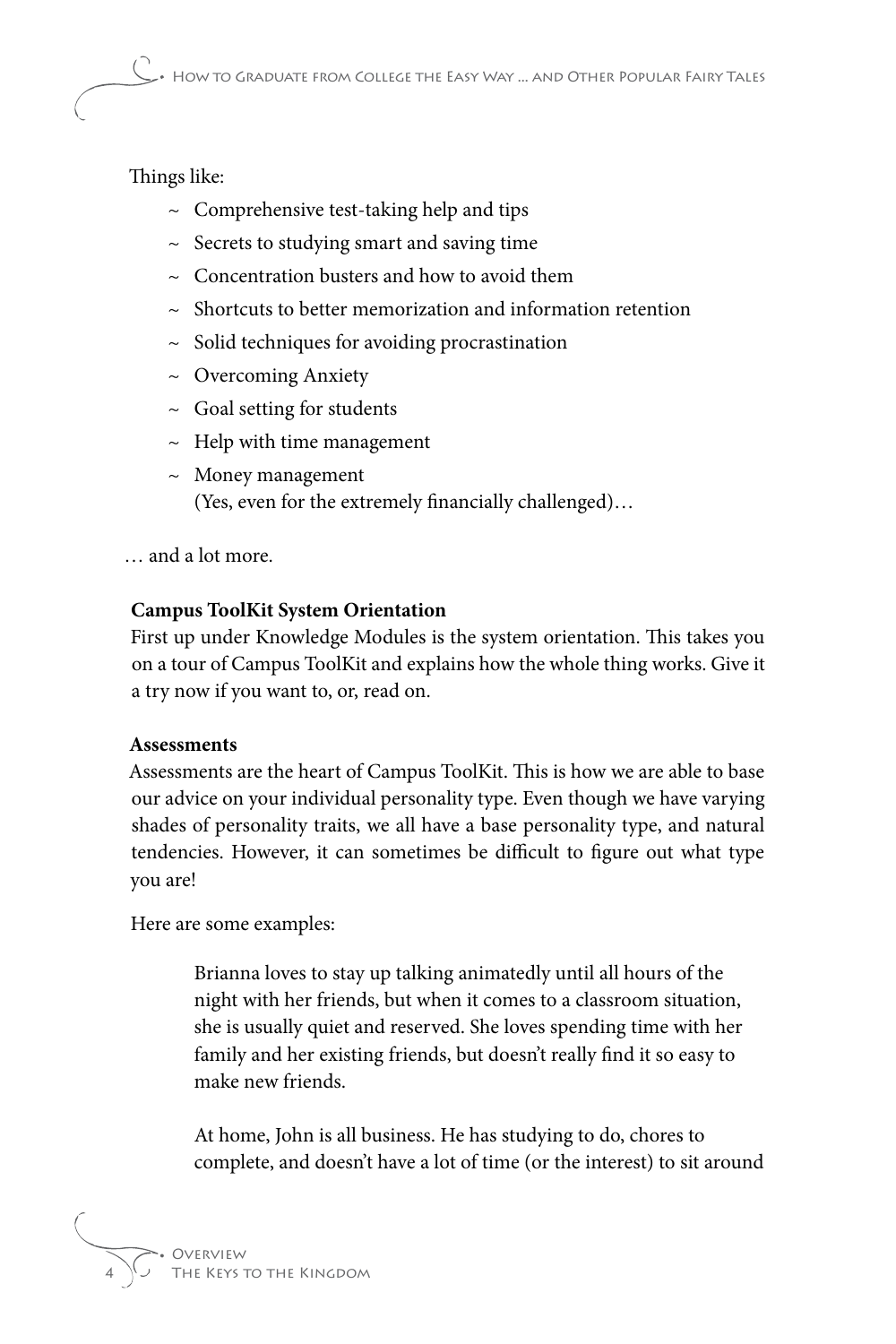chatting with his family. However, at school he gets to express himself. He loves to talk with friends, frequently dominates classroom discussion, and is considered to be one of the funniest guys around.

Although these are opposite behaviors, both Brianna and John exhibit them at different times. So if you exhibit contrasting behavior patterns or personality styles, which is the *"true"* you? The way to find out for sure is to do our online assessments. When you have completed them, you'll understand a lot more about who you really are.

Our assessments aren't *all* about personality. Here is a quick list of our assessments, and what they do. We have placed them in an order in which they make sense to complete, but feel free to take them in any order. You may find it helpful to complete them before you read chapter three (which is where we'll begin referring to your personal traits) but again, this book is designed so that you can dip in and out of any chapter that may be grabbing your interest at the time.

## **Locus of Control assessment**

This chapter is all about how you see things. You, personally. By taking the short Locus of Control quiz, you'll get an idea of where you place YOU in the whole scheme of your life. Do you make things happen? Or do things seem to happen to you? This is important information to know. How you view your ability to control your own destiny plays a vital role in your success in college. It is also critical in determining your overall level of happiness in life!

## **Sensory Learning Styles assessment**

This is an assessment to complete as soon as you can, because it gives very specific insight to your learning style. Your learning style is how you learn most effectively, and it is key to your success in college. Are you a visual learner? Or do you learn by hearing something? Maybe you're a tactile or kinesthetic learner, who learns best by doing or by immersing yourself in a task.

There is no time to lose academically, so the sooner you understand what your learning style is, the sooner you'll discover your own secrets to better learning skills and more effective studying.

> **Overview** The Keys to the Kingdom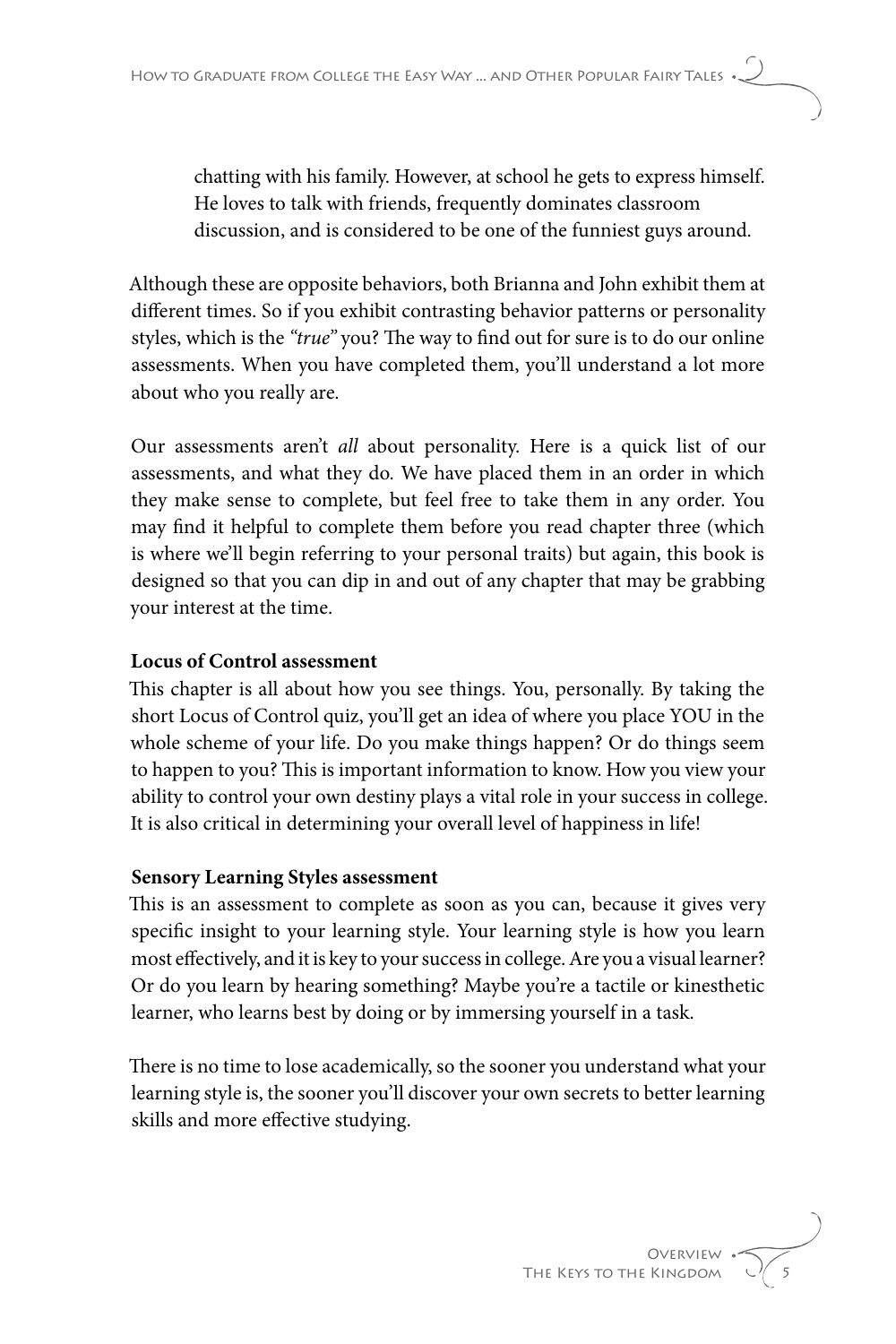Throughout this book and our online Knowledge Modules you'll see specific tips for your learning style. For example,

## **Concentration for Auditory Learners**

 Auditory learners are very well suited to group discussions and study groups. If you find you are having a hard time concentrating in your usual study environment, try organizing study groups, so that you have more chances to *"hear"* information. You may actually have an easier time studying with others rather than isolating yourself in a quiet environment.

 When your mind starts to wander, try speaking important points aloud, recording them, and playing them back.

In order to get the most out of this personalized information, it is probably a good idea to take each assessment before you read the chapter that discusses it.

## **Study Skills assessment**

This assessment gets right to the heart of where you're excelling when it comes to general study skills, and where you could improve. This may seem obvious, but most often we're not even aware of our challenges. This assessment will make you re-think where you study, how you study, and your whole attitude about college.

We've taken the assessment a step further, and added information about how you can work with your own personality type to improve your study skills.

This assessment covers everything from how your brain actually processes information to how to get the right information from your instructors, including what is going to be on their tests!

## **Communication (DISC) assessment**

Now we're talking. This assessment is about your behaviors and communication style. Once you take the short assessment and discover what your own behaviors are, you can learn how to connect better with other people. How can you communicate most effectively with those around you, especially if they're not the same type as you are? This assessment is the first step toward understanding your own personality and behaviors and how to get the best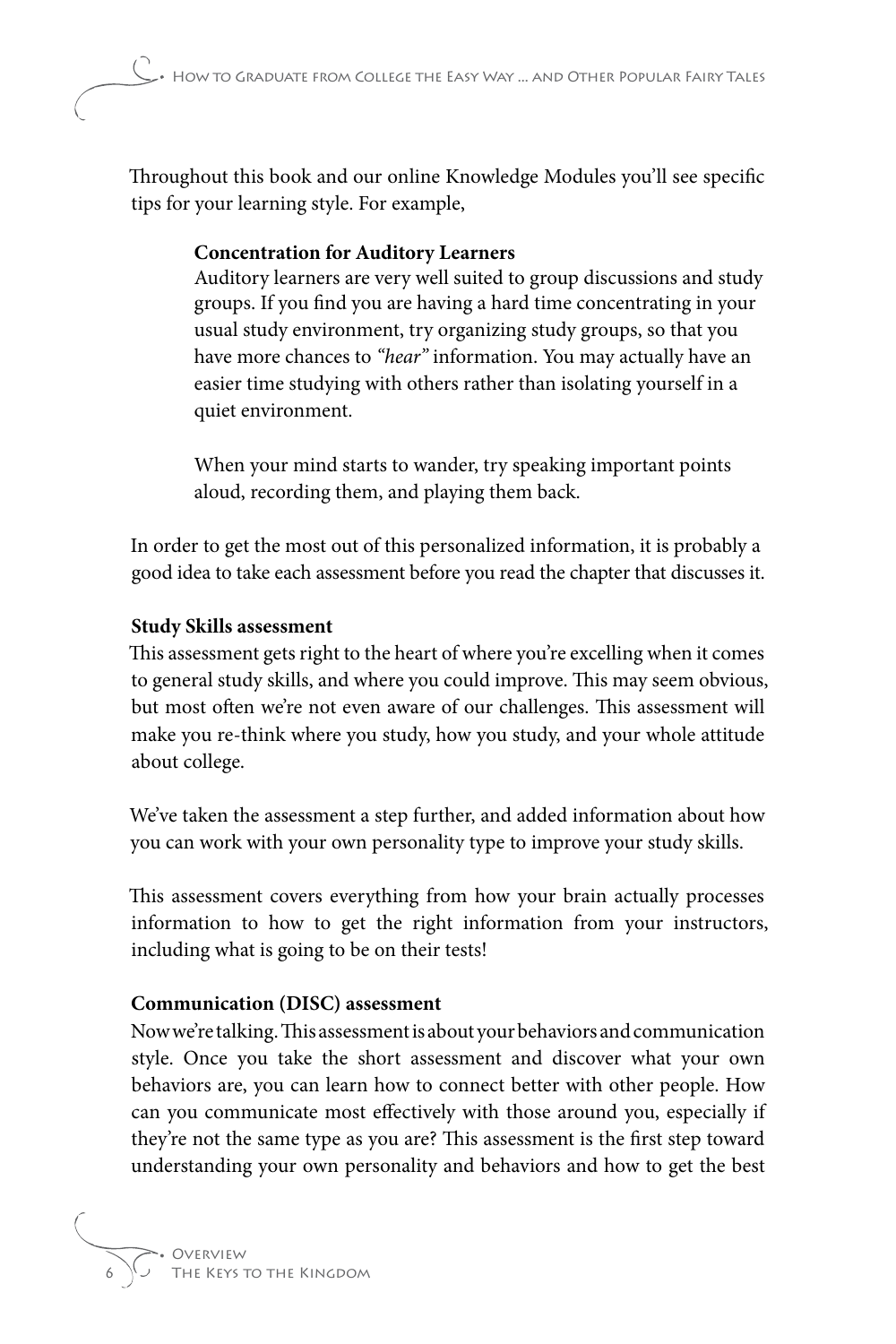out of others. You'll *really* be on fire when you combine it with the PLSI, which we'll talk about next!

#### **Personality (PLSI) assessment**

This assessment gives you a more in-depth look at your personality. Whereas DISC and communication are about behaviors, personality is about inherent traits that we all have. Once you can identify your own personality type, you can start to spot tendencies in those around you – like your parents, roommates, instructors and friends. This is a very enlightening tool. Many people don't start to get a natural feel for this information until mid-life. It's a major shortcut to understanding how to get along with more people with a lot less strife.

## **Job Interest Profiler assessment**

After answering some questions, this assessment will give you an idea of what your vocational interests are. If you aren't quite sure what you want to do for a career, this is where you can narrow down your ideas and get some direction. Not only does this assessment give you accurate feedback on what you'd be into, it also gives you examples and information on over 900 occupations, and shows those that fit you best.

This means you can explore these careers and choose a major that will work for you in the long run (or learn more about the one you have chosen). You can even save profiles of the careers you're considering.

#### **Work Importance assessment**

Working hand-in-hand with the Job Interest Profiler, the work importance exploration tool helps you figure out what is important to you in a job. Do you like to get group recognition of your efforts, or would you rather work alone? Would you rather have a steady job that you didn't need to worry about, or unlimited opportunity for advancement? Is it more important that you get to try out your own ideas at work, or would you rather belong to a finely tuned team?

For every combination of work values, there are jobs to match—and they're all ready and waiting for you to discover in this assessment.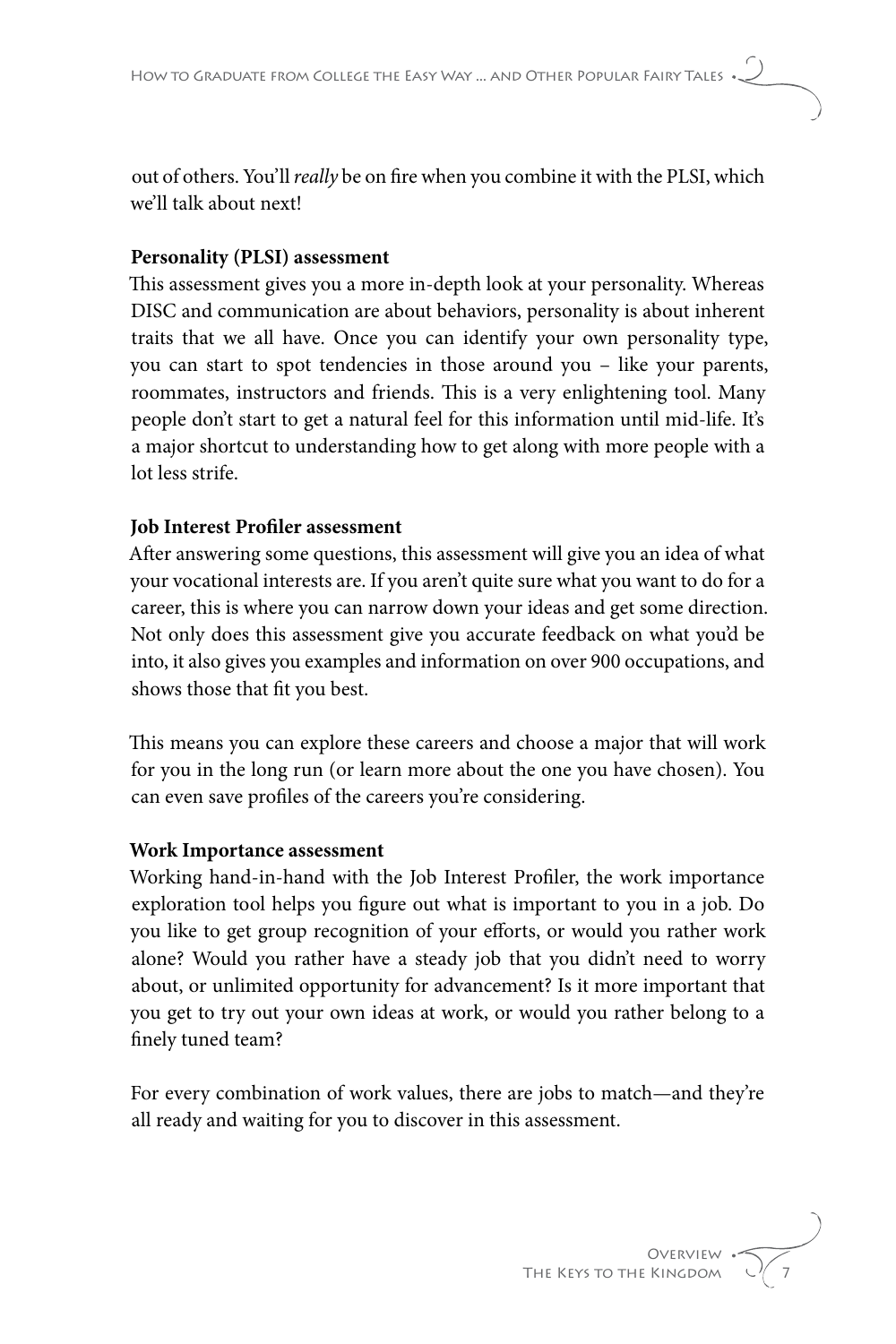#### **Financial Awareness assessment**

This is the stuff we should all know, but admittedly, a lot of us don't! A lot of financial awareness comes about only when you experience something for the first time, and often the bigger lessons occur only when something goes wrong! And yet, these are issues we all will certainly face in life, including:

- ~ Cars and car payments, and why an expensive car can be the dumbest investment you'll ever make—*especially* in college!
- $\sim$  The scoop on hidden charges you might be paying at your bank
- ~ How credit cards can cost you *way* more than you thought they would
- $\sim$  How to access your money when traveling abroad
- $\sim$  The ins and outs of health insurance
- $\sim$  How over the next 30 years you can painlessly save 12 million dollars
- $\sim$  Why credit companies keep track of your history
- ~ The secret of budgeting and *always* having the money for what's important to **you**

Start with our pre-quiz, which is a fun way to check your financial savvy. If you find you need a little guidance, it's all here in the book and online. After reading up, try the post quiz and see how much more you know!

#### **The Tools**

Once you've finished your assessments, check out our collection of tools. This is where you can really fine-tune your time management, goals, and budgets. We also give you quick ways to communicate with various personality types, including the dynamics of teams and groups. Many of these will mean a lot more to you when you've learned about yourself and others by taking the assessments, and they are online for you to use any time.

## **Getting in touch**

8

Because this is a book about **you**, the first person we recommend getting in touch with is, well…*you.* That's why we've designed the set of tools right up at the top of your screen. With a notebook and eFolio, you can use your laptop in class and have assignments always at the ready. We've also given you to-do lists, reminders, and a calendar to help you schedule and organize your whole